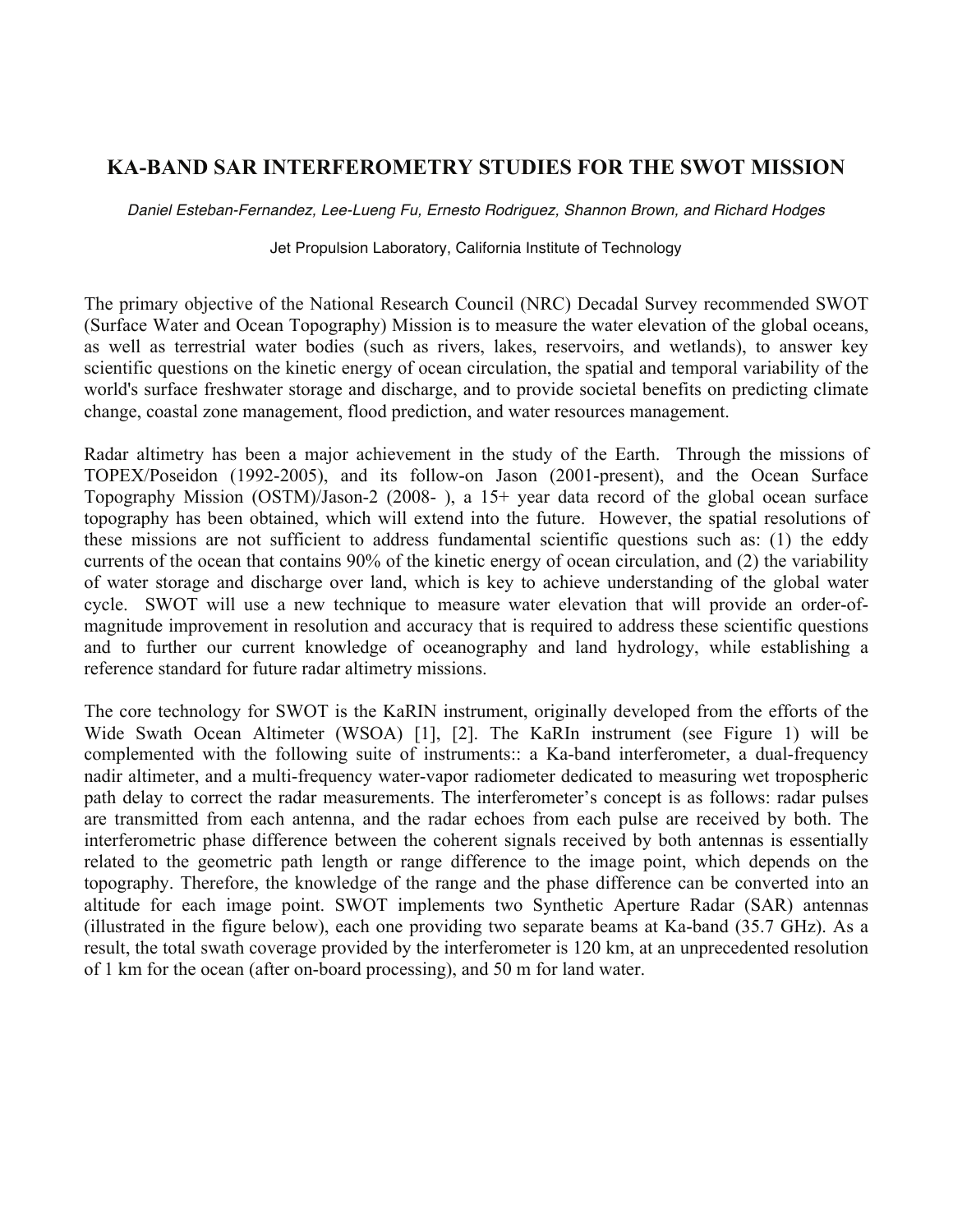

**Figure 1.** A conceptual picture of the Ka-band radar interferometer.

We are currently funded by the NASA Earth Science Technology Office (ESTO) Instrument Incubator Program (IIP) to reduce the risk of the main technological drivers of SWOT, by addressing the following technologies: the Ka-band radar interferometric antenna design, the on-board interferometric SAR processor, and the internally calibrated high-frequency radiometer. The goal is to significantly enhance the readiness level of the new technologies required for SWOT, while laying the foundations for the next-generation missions to map water elevation for studying Earth. The first two technologies address the challenges of the Ka-band SAR interferometry, while the high-frequency radiometer addresses the requirement for small-scale wet tropospheric corrections for coastal zone applications.

The antenna will employ printed reflectarray technology, consisting of a flat reflectarray aperture of  $\sim$ 5 x 0.20 m with many printed Ka-band patch elements [3]. Two slotted-waveguide feed arrays (one V-pol and the other H-pol) illuminate each aperture to provide two independent beams.

The resulting radar's output data rate is beyond affordable downlink capabilities for global data downlink. Instead, the raw data over land will be downlinked, while the on-board processor with interferometric SAR processing and multi-looking capabilities will decrease the data rate to reasonable limits for data over the ocean before download.

The microwave radiometers carried by previous and on-going altimetry missions do not have the spatial resolution required to resolve the small-scale water vapor features near coastal regions. In order to provide high-resolution coastal altimetry, radiometer channels operating at frequencies of 90 GHz or